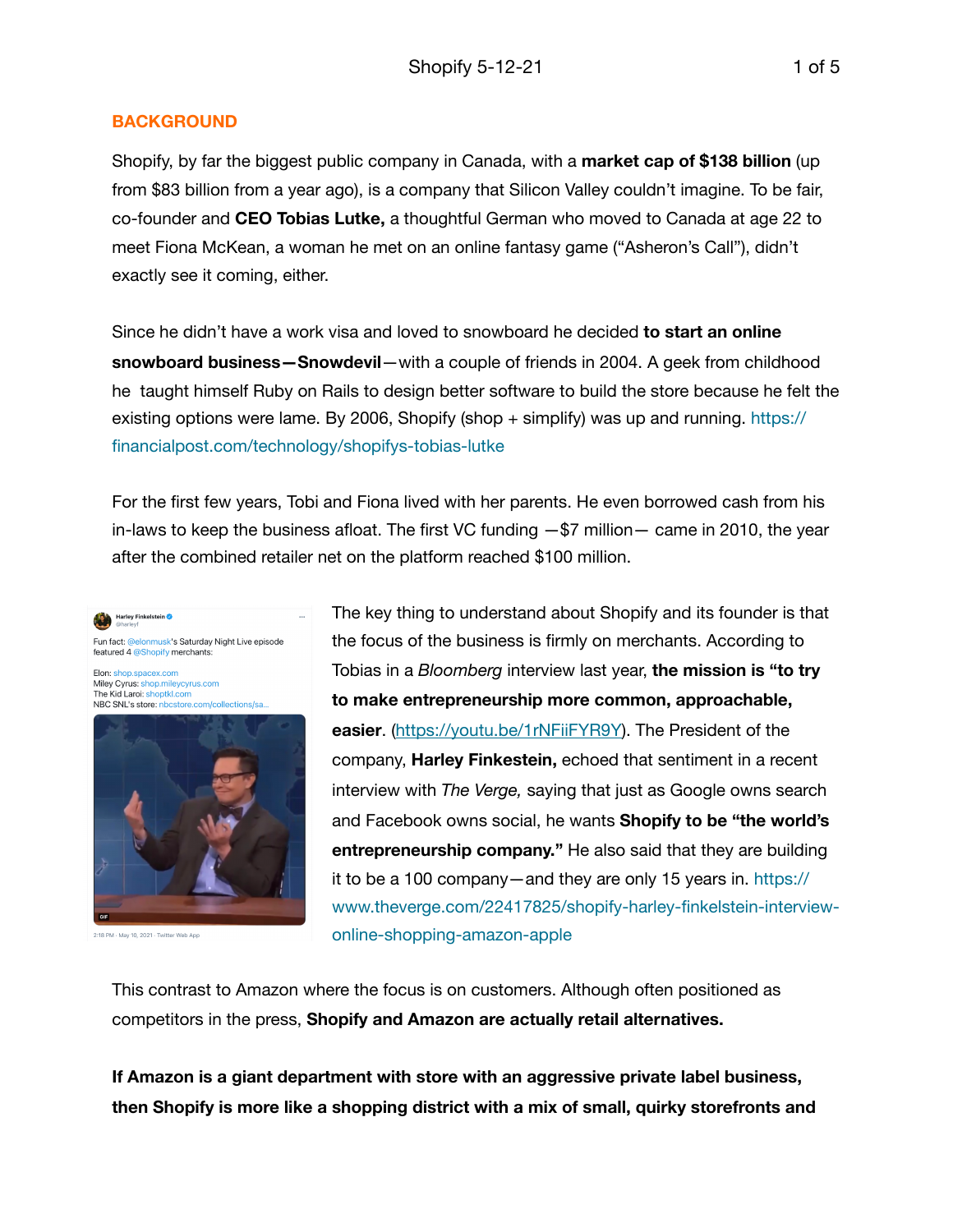**big specialty brands.** (Allbirds, Gymshark, Taylor Swift and Kanye have launched albums...). In fact, they don't think of themselves as an e-commerce play, but as a commerce platform, full stop. They offer Point of Sale (POS) software for physical stores that links up inventory across channels. Amazon cant't do that and it's a really good example of just how savvy and quick they are. The focus on merchants allowed to see an opportunity that Bezos clean missed.

**Many major retailers with online stores are using Shopify Plus**, an expanded suite of service that cost in the low thousands per month as a subscription. So rather than one size fits all, the platform can expand to meet the needs of "basement fashion brands") (\$29 per month) to major retailers.

Both companies have global ambitions and verticals structures, but while Amazon wants to own and control everything from warehouses to trucks to data, Shopify is more into alliances.

Shopify has partnered with most of the big social media platforms to handle "native sales." So you can connect a Shopify store to a Pinterest, Instagram or Facebook account. Rather than see these channels as competitors (although Zuckerberg, like Bezos, wants as much control as he can get), the Shopify team shrugs it off, preferring to see the world in terms of expanding opportunities.

**The merchant-first ethos means they frame their work "in the service of."** Over the last couple of years they invested in **developing a fulfillment network** (partnering with existing warehouses, including some mom-and-pops, that have fallen on lean times because the bricks-n-mortar retailers that used them have gone of business. Shopify also bought **a robotics / logistics company from Waltham, Mass called 6 River Systems** to upgrade the warehouses with tech that won't replace workers but rather enhance productivity. https:// 6river.com

The company also just took a **pre-IPO stake in a company called Global-E that handles cross border e-commerce** [https://www.fool.com/investing/2021/05/07/shopify-takes-193](https://www.fool.com/investing/2021/05/07/shopify-takes-193-million-pre-ipo-stake-in-partner/) [million-pre-ipo-stake-in-partner/](https://www.fool.com/investing/2021/05/07/shopify-takes-193-million-pre-ipo-stake-in-partner/)

Even though the stock is pricey, investors are very VERY bullish. That said, if anyone in the Shopify office was caught looking at stock prices during work hours, by Lutke's orders they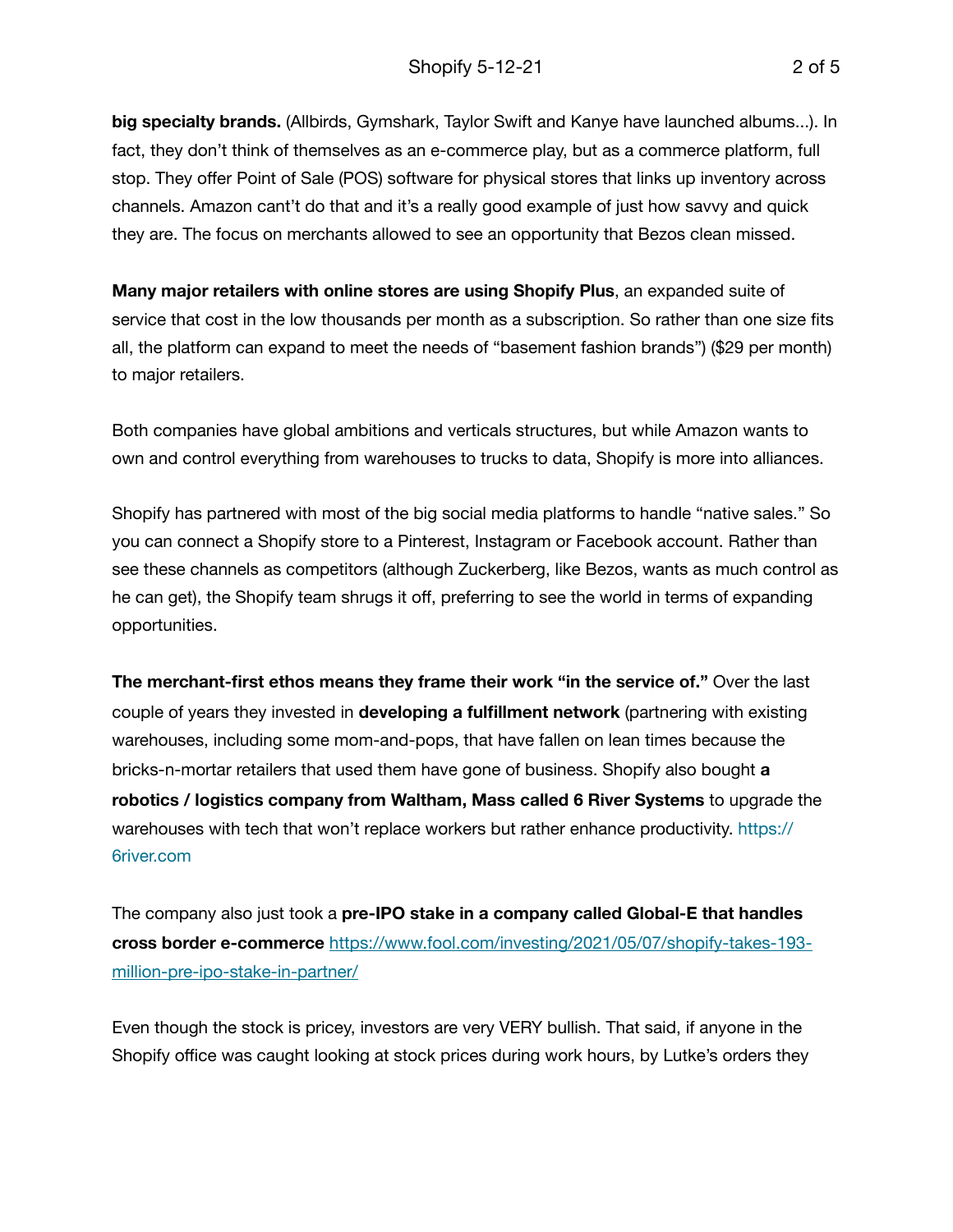had to bring doughnuts for everybody the next day. Lockdown put a damper on that, but it set a tone.

\*\*\*\*\*\*\*\*

The Covid year was good for Spotify, which saw revenues soar. Among the really interesting trends was local e-commerce: businesses that had to close down their physical spaces, opening online storefronts that could handle pre-pay / curbside pick up and delivery options.

The entire 5,000 person team went remote. Lutke expects perhaps 25% will return to the office.

## **COMPETITION**

Although Shopify doesn't view Amazon as a competitor, and is actually collaborating with Facebook to develop native in-app retail with Facebook and Instagram, there are lots of dragons.

Some are obvious: There are a bunch of **digital commerce platforms** (Square, Wix, etc: [https://ecommerce-platforms.com/ecommerce-resources/shopify-competitors\)](https://ecommerce-platforms.com/ecommerce-resources/shopify-competitors). None have invested in fulfillment, though, so Shopify is strategically almost uncatch-able.

**The less obvious next dragon is a new company called Branded**. It's got super deep pockets, connections and loads of smart. The CEO, Pierre Poignant ran Lazada, the large ecommerce marketplace in Asia, Michale Ronen, the President, is the former managing partner of the \$100 billion Softbank Vision Fund and Goldman Sachs vet. The Chairman, Ben Kaminski, is another Goldman vet who wen to Target Global, among Europe's largest VC fund. They are identifying the most successful third party sellers on Amazon (FBA's. - fulfilled by Amazon), buying them and turbocharging them for grown exponentially: [https://](https://joinbranded.com/about-us/) [joinbranded.com/about-us/](https://joinbranded.com/about-us/) Essentially, they're **setting up a kind of Exit Factory for successful third party sellers.** 

They are pioneering new territory so not exactly a competitor, but as the e-commerce game ramps up globally, they are force to have on the radar.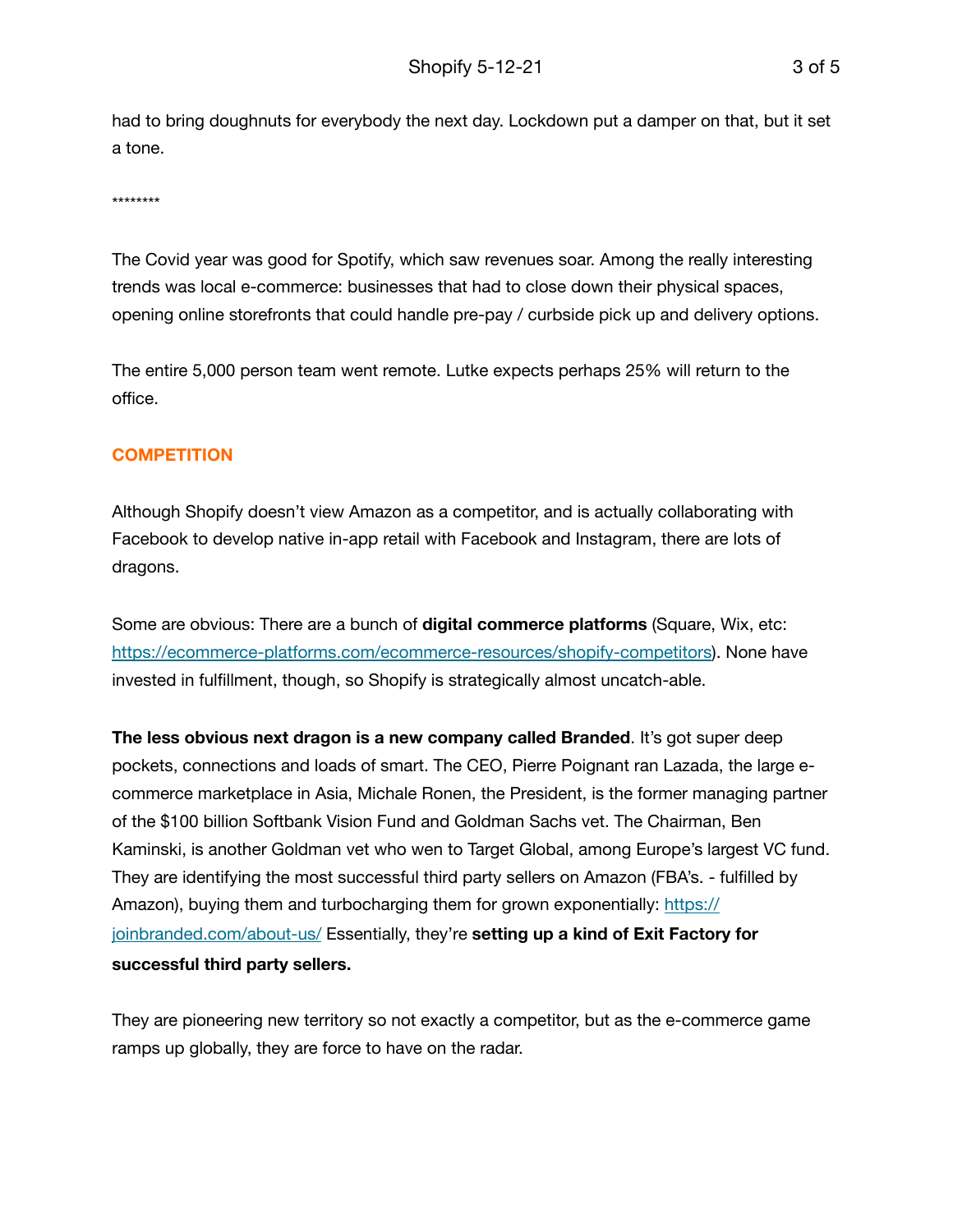## **PEOPLE**

**Tobias Lutke:** This company reflects the values of its **co-founder / CEO**. I gave you a bit of background earlier. [https://en.wikipedia.org/wiki/Tobias\\_Lütke](https://en.wikipedia.org/wiki/Tobias_L%C3%BCtke) I am going to repost the link to the Bloomberg video. It will very quickly give you a sense of him: <https://youtu.be/1rNFiiFYR9Y>

**Fiona McKean:** This is **Lutke's wife**, the woman he traveled across an ocean to meet. To understand Tobias, you have to know a little about her. While Tobias (Tobi) went to a tech trade school, but never attended college, she has a Bachelor's in History and English literature and a Master's from Carleton in International Relations and National Security Studies: [https://](https://www.linkedin.com/in/fiona-mckean-591937b5/) [www.linkedin.com/in/fiona-mckean-591937b5/](https://www.linkedin.com/in/fiona-mckean-591937b5/) More to the point, she heads up a small foundation called **Thistledown that focuses on climate issues.** During the pandemic, they pivoted to help fund Canada's response:<https://thistledown.ca>. These two care a LOT about all the right things. Shopify has a **Sustainability Fund:** [https://www.shopify.com/about/](https://www.shopify.com/about/environment/sustainability-fund) [environment/sustainability-fund](https://www.shopify.com/about/environment/sustainability-fund). They are investing in soil carbon credits, carbon capture tech and doing everything possible to reduce their own fossil fuel footprint. **If they knew you were good friends with Bill McKibben, they'd be over the moon.** I know about this work from attending Greenbiz conferences. It's a story that should be woven into the website. They want to see sustainable business, all definitions, all scales. And they are in a position to leverage information. That's was behind my question about selling up. I actually have a Shopify store for one of Stuart's series. Nobody has ever tried to upsell me. I'm passive recurring revenue but I could be more. That's the part of the mission they didn't know they needed to include. She also runs a restaurant in a inn that, due to Covid, no longer accommodates overnight guests. https://www.opinicon.com

**Harley Finkelstein: President** [https://en.wikipedia.org/wiki/Harley\\_Finkelstein](https://en.wikipedia.org/wiki/Harley_Finkelstein) He joined the company in 2009, but prior to that was among its first customers, using it to set up a t-shirt business he ran as a side-hustle while earning a law degree and an MBA.

**Lauren Cho: Brand & Creative Strategy:** <https://www.linkedin.com/in/cholauren/> She's been at Shopify for about four years - in her current position for 7 months. Prior to that she took a year off for parental leave. Before Shopify, she worked as a strategist and environmental designer for The Taylor Group. She has a Bachelor's in environmental design from OCAD University.